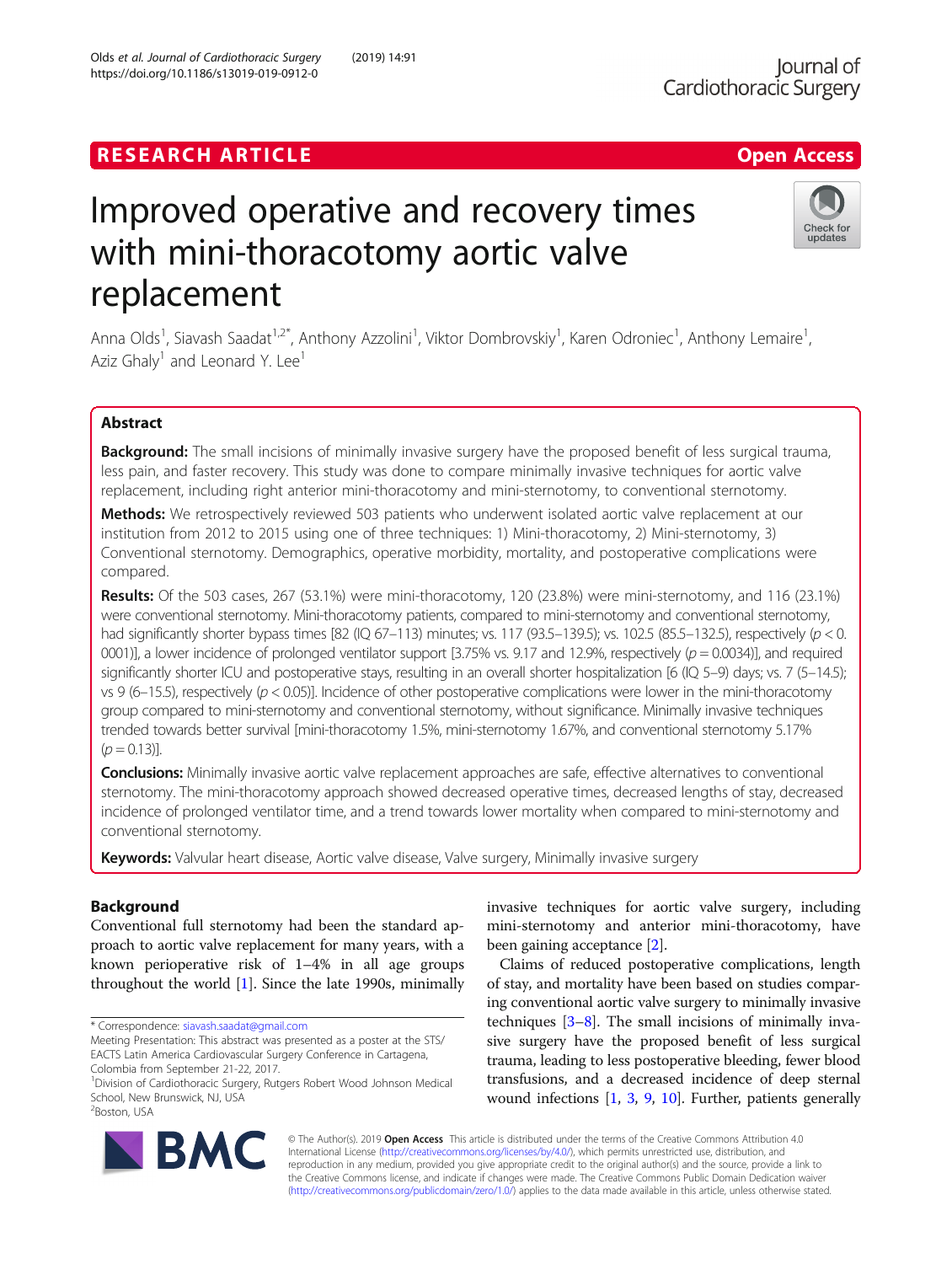experience less pain and more rapid postoperative recovery, along with an improved cosmetic outcome, all of which promote faster rehabilitation and expedited return to normal activities [\[5\]](#page-6-0). Finally, forgoing the use of conventional sternotomy theoretically allows for safer reentry in cases of reoperation. Therefore, many believe that minimally invasive aortic valve replacements have evolved into an efficient treatment option in experienced centers, providing greater patient satisfaction and lower complication rates [\[7,](#page-6-0) [11](#page-6-0)]. Some studies, however, have shown that smaller incisions lead to poor exposure, potentially making the surgery more difficult and more dangerous, with longer operative times [[12](#page-6-0)]. In this study we compare outcomes and perioperative variables after minimally invasive aortic valve replacements, via a mini sternotomy or an anterior thoracotomy approach, in comparison to outcomes after conventional sternotomy.

#### Methods

## Patient selection

This study was approved by the Rutgers Robert Wood Johnson Medical School Institutional Review Board, meeting all ethical and legal requirements without the need for the acquisition of informed consent. All preoperative data, in-hospital outcomes and post-discharge outcomes were collected from the medical records and the Robert Wood Johnson University Hospital Cardiac Surgery Database according to The Society of Thoracic Surgeons (STS) National Adult Cardiac Database version 2.81 definitions.

This study is a retrospective review involving 503 patients ≥18 years of age who underwent isolated surgical aortic valve replacement (AVR) at Robert Wood Johnson University Hospital between January 2012 and December 2015 using one of three techniques: 1) Mini-thoracotomy (MT), 2) Mini-sternotomy (MS), 3) Conventional sternotomy (CS). We excluded patients who had other simultaneous operations, and any pregnant patients.

For most surgeons in the practice, all patients are considered candidates for mini-thoracotomy isolated AVR via right anterior mini-thoracotomy. If there is a contraindication to mini-thoracotomy due to anatomical reasons or body habitus (mini-thoracotomy AVR may be difficult in morbidly obese patients), mini-sternotomy or full sternotomy is the second choice within our practice. The mini-sternotomy approach was performed in the early years of our experience with minimally invasive AVR. Subsequently, most isolated AVRs are done using mini-thoracotomy because it provides a faster recovery, improved cosmetic outcome, and patients generally prefer the mini-thoracotomy approach.

## Data collection

Demographics, pre-operative comorbidities, STS scores, and aortic valve dysfunction were compared, along with

operative morbidity and mortality, length of hospital stays, and postoperative complications. Patients were followed for 30 days after hospital discharge. Length of stay is reported as an aggregate number that includes preoperative and postoperative lengths of stay. Postoperative complications included prolonged ventilator time (defined as total number of ventilator hours > 24 h), postoperative atrial fibrillation, postoperative renal failure, reoperation for bleeding, deep sternal infection, and postoperative stroke.

## Surgical procedure

At our center, mini-thoracotomy AVR has become the standard of care for most patients undergoing isolated AVR. Recently, we have begun expanding the patient population that qualifies for mini-thoracotomy AVR, and we have begun including higher risk patients. The right anterior mini-thoracotomy approach was completed through a 6 cm incision in the 2nd intercostal space, while the upper mini-sternotomy incision was carried down to the 3rd or 4th intercostal space. Full median sternotomy was performed according to standard technique. Cardiopulmonary bypass (CPB) was established by femoral arterial or direct ascending aortic cannulation, and percutaneous femoral venous or direct right atrial cannulation. Aortic cross clamp was applied through the incision or through a separate stab wound to accommodate the clamp. Anterograde cardioplegia was administered in standard fashion and/or directly into the coronary ostia after aortotomy. Retrograde cardioplegia was utilized through a coronary sinus cannula placed via the right atrial appendage, or via the right internal jugular vein, using transesophageal echocardiography (TEE), and a left ventricular vent was placed through the aortic valve or the right superior pulmonary vein. The aortic valve replacement was performed in a standard fashion. The choice of valve was at the discretion of the surgeon. For all full sternotomy, mini-sternotomy, and mini-thoracotomy patients, the CorKnot (LSI Solutions, Victor, NY) is used to tie down the valve and facilitates the ease of valve placement somewhat in the setting of limited exposure in mini-thoracotomy cases. No automated sutures or other similar technologies were used. Air was evacuated from the heart under trans-esophageal echocardiographic (TEE) guidance. After surgery, all patients were transferred to the cardiothoracic surgical intensive care unit and managed according to unit protocol. All surgeries were performed by the same group of 4 surgeons. The mini-thoracotomy approach is not performed by all surgeons, in which case the mini-sternotomy would be performed.

## Post-operative care

Our institution's protocol for full sternotomy cases involves extubating patients in the intensive care unit (ICU) postoperatively. For minimally invasive cases, our protocol has evolved over the past few years. Currently,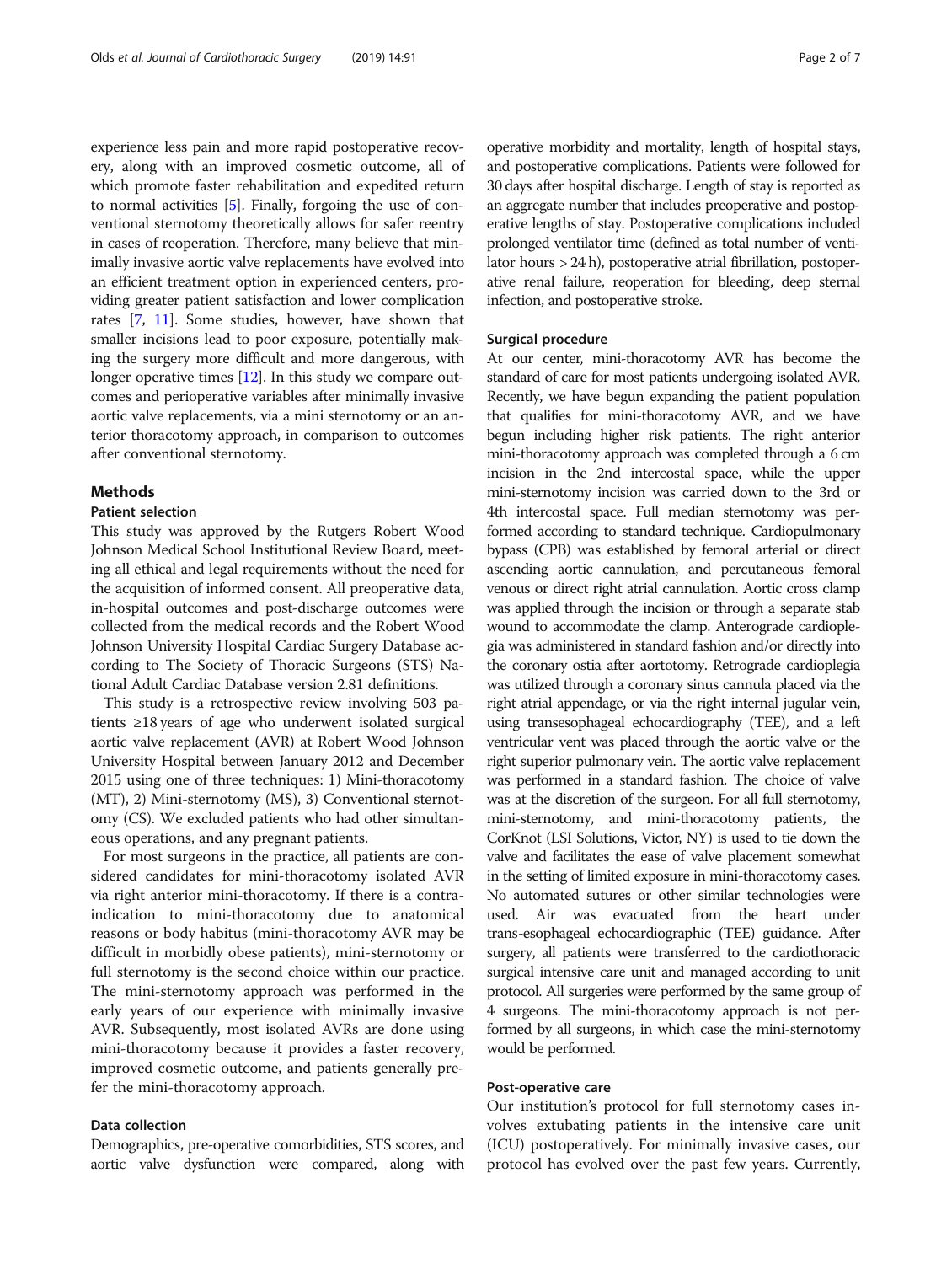the protocol involves extubating patients in the operating room at the termination of surgery. Prior protocols involved later extubation. Following extubation, these patients are then taken to the cardiac ICU. Chest tubes and Foley catheters are removed in the morning on postoperative day 1.

We have recently implemented fast track protocols for ICU and hospital discharge since our center has increased the number of minimally invasive cases. These protocols constitute aggressive early transfer out of the ICU and an early discharge policy for all minimally invasive cases, with some patients discharged to home in as little as two or three days. In most instances, minimally invasive cases stay in the ICU for 6 h and are then transferred to the step-down floor. Most elective patients are now discharged home on postoperative day 2 or 3.

## Statistical analysis

Table 1 Preoperative characteristics

SAS 9.4 software (SAS Institute, Cary, NC) was used for data analysis and statistics. Intergroup differences were performed with the Chi-square or Fisher's exact test for categorical variables. Continuous variables were tested for

normality of distribution with the use of the Kolmogorov-Smirnov test. Results for non-normally distributed ones were presented as median with interquartile range (IQR: 25th–75th percentiles) and were compared by nonparametric Wilcoxon rank sum test. Multivariable logistic regression analysis was performed for main outcomes, including mortality, prolonged ventilator time, and postoperative complications, with adjustment for demographic characteristics and preoperative conditions. Two-tailed  $P < 0.05$  was considered significant.

## Results

Patient demographics and type of aortic valve pathology are presented in Table 1. Of the 503 cases during the study period, 267 (53.1%) were mini-thoracotomy, 120 (23.8%) mini-sternotomy, and 116 (23.1%) conventional sternotomy (Table 1). There were 16 patients converted to conventional sternotomy (CS) to facilitate increased visibility and access, including 10 (3.75%) in the mini-thoracotomy (MT) group, and 6 (5.0%) in the mini-sternotomy (MS) group (Table [2\)](#page-3-0); the difference was not statistically significant ( $p = 0.57$ ).

|                                      | $MT (n = 267)$ | Surgical Approach |                |            |
|--------------------------------------|----------------|-------------------|----------------|------------|
|                                      |                | $MS (n = 120)$    | $CS (n = 116)$ | $P$ -value |
| Patients, n (%)                      | 267(53)        | 120 (23.9)        | 116(23)        |            |
| Age (y), median (IQR)                | 75 (67-81)     | 73.5 (66-80.5)    | 74 (62.5-80)   | 0.48       |
| Gender                               |                |                   |                | 0.98       |
| Male, n (%)                          | 153 (57.3)     | 69 (57.5)         | 68 (58.6)      |            |
| Female, n (%)                        | 114 (42.7)     | 51 (42.5)         | 48 (41.4)      |            |
| STS Score (%), median (IQR)          | $2.1(1.1-4)$   | $2.7(1.6-4.7)$    | $3.0(1.9-6.0)$ | < 0.01     |
| Current smoker, n (%)                | 14(5.2)        | 8(6.7)            | 12(10.3)       | 0.02       |
| Prior smoker, n (%)                  | 128 (47.9)     | 66 (55)           | 56 (48.3)      | 0.26       |
| Diabetic, n (%)                      | 77 (28.8)      | 44 (36.7)         | 43 (37.1)      | 0.16       |
| Hypertension, n (%)                  | 240 (89.9)     | 105 (87.5)        | 95 (81.9)      | 0.1        |
| Hyperlipidemia, n (%)                | 214 (80.1)     | 101 (84.2)        | 94 (81.0)      | 0.64       |
| Chronic Renal Failure, n (%)         | 9(3.4)         | 8(6.7)            | 5(4.3)         | 0.35       |
| Cerebrovascular Disease, n (%)       | 38 (14.2)      | 21(17.5)          | 16(13.8)       | 0.66       |
| Past Cerebrovascular Accident, n (%) | 19 (7.12)      | 10(8.3)           | 11(9.5)        | 0.72       |
| Congestive Heart Failure, n (%)      | 98 (36.7)      | 41 (34.2)         | 42 (36.2)      | 0.89       |
| Ejection Fraction (%), median (IQR)  | $58(53-60)$    | 56 (48-63)        | 57 (49.5-63.3) | 0.47       |
| Aortic Stenosis, n (%)               | 246 (92.1)     | 109 (90.8)        | 101(87.1)      | 0.14       |
| Aortic Insufficiency                 |                |                   |                | 0.18       |
| None, n (%)                          | 110 (41.2)     | 44 (36.7)         | 46 (39.7)      |            |
| Trace, n (%)                         | 17(6.37)       | 13(10.8)          | 9(7.8)         |            |
| Mild, n (%)                          | 50 (18.7)      | 34 (28.3)         | 31(26.7)       |            |
| Moderate, n (%)                      | 57 (21.3)      | 21(17.5)          | 17(14.7)       |            |
| Severe, n (%)                        | 33 (12.4)      | 8(6.7)            | 13 (11.2)      |            |

Abbreviations: MT Mini-thoracotomy, MS Mini-sternotomy, CS conventional sternotomy, IQR interquartile range, STS Score Society of Thoracic Surgeons Score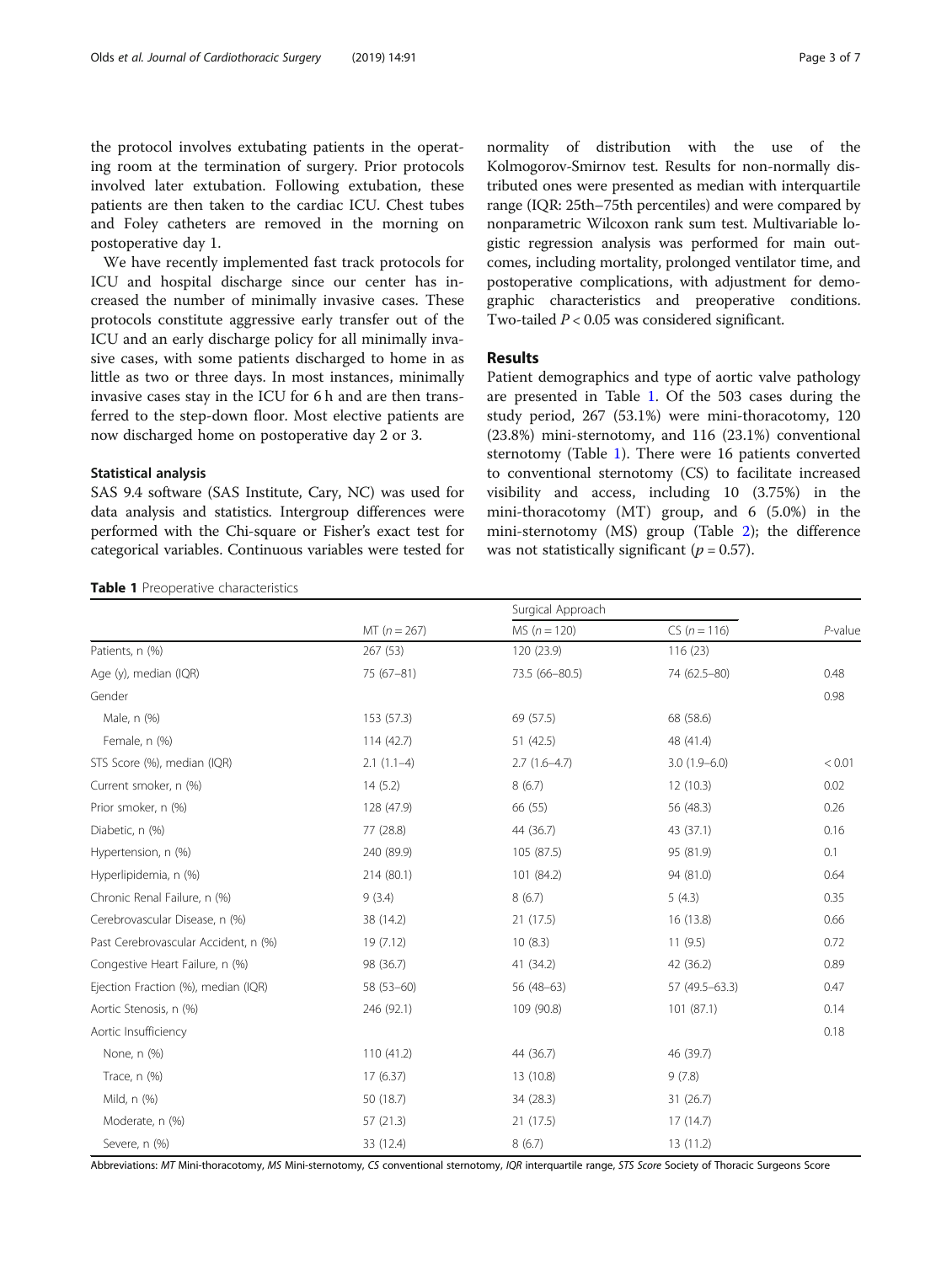<span id="page-3-0"></span>Preoperative STS scores were significantly different among the three groups  $(p = 0.0084)$ . Patients who underwent mini-thoracotomy had significantly lower STS scores than patients who underwent conventional sternotomy ( $p = 0.0028$ ). There was no difference in STS scores between MT and MS groups ( $p = 0.0956$ ), or between MS and CS groups  $(p = 0.2495)$ .

Both aortic cross clamp time and cardiopulmonary bypass time were significantly shorter in the MT group than in the other two groups (Table 2). Median aortic cross clamp time was significantly shorter in the MT group than in the MS  $(p < 0.0001)$  and CS  $(p = 0.0001)$ groups. Median cardiopulmonary bypass time was significantly shorter in the MT group when compared to both the MS ( $p < 0.0001$ ) and CS ( $p < 0.0001$ ) groups. Alternatively, aortic cross clamp and bypass times were significantly longer in the MS group than in the CS group ( $p = 0.0003$  and  $p = 0.0242$ , respectively).

All lengths of stay reported as ICU length of stay, postoperative length of stay, and total hospital length of stay, were shorter in the MT group (Table 2). The MT group required a shorter ICU stay when compared to the MS  $(p = 0.0033)$  and CS  $(p < 0.0001)$  groups. The MT group also demonstrated shorter postoperative length of stay than the MS ( $p = 0.0857$ ) and CS ( $p =$ 0.0002) groups, and shorter median total LOS than the MS ( $p = 0.0093$ ) and CS ( $p < 0.0001$ ) groups. The MS group had significantly shorter total LOS when compared to the CS group ( $p = 0.0197$ ).

All postoperative complications were less common in the MT group as compared to the other two groups (Table 2). Analysis of postoperative complications revealed that the MT approach had a significantly lower incidence of prolonged ventilator support than the other approaches [3.75% vs. 9.17 and 12.9%, respectively  $(p = 0.0034)$ ]. Multivariable analysis showed that MT was significantly less likely to have prolonged ventilator time when compared to both MS and CS [OR 0.16; 95% CI 0.04–0.57; and OR 0.48; 95% CI 0.12– 1.96,  $p = 0.3$ , respectively]. There was no difference in the incidence of prolonged ventilator time when MS was compared to CS [OR 1.47; CI 0.65–3.35,  $p = 0.36$ ].

The MT group demonstrated a numerically lower incidence of stroke, reoperation for bleeding, renal failure, and atrial fibrillation, when compared to the MS and CS groups, but these results were not statistically significant (Table 2). There were no deep sternal infections in our patient cohort.

Overall, minimally invasive techniques demonstrated decreased 30-day mortality when compared to conventional sternotomy [mini-thoracotomy 1.5% mortality, mini-sternotomy 1.67%, and conventional sternotomy 5.17%  $(p = 0.13)$ ]. In bivariate analysis, mini-thoracotomy patients tended towards less mortality than conventional sternotomy patients [OR 0.38; 95% CI 0.08–1.01,  $p = 0.073$ ], but multivariable analysis showed no significant predictors for mortality.

## **Discussion**

Aortic valve operations have become amenable to minimally invasive surgical techniques, as the study of these

| Table 2 Perioperative Parameters and Postoperative Outcomes |  |  |  |  |
|-------------------------------------------------------------|--|--|--|--|
|-------------------------------------------------------------|--|--|--|--|

|                                    | $MT (n = 267)$ | Surgical Approach |               |         |
|------------------------------------|----------------|-------------------|---------------|---------|
|                                    |                | $MS(n = 120)$     | $CS(n = 116)$ | p-value |
| Valve Type                         |                |                   |               | 0.21    |
| Bioprosthetic Valve, n (%)         | 261 (97.8)     | 118(98.3)         | 110 (94.8)    |         |
| Mechanical Valve, n (%)            | 6(2.25)        | 2(1.67)           | 6(5.17)       |         |
| CPB time (min), median (IQR)       | $82(67-113)$   | 117 (94-140)      | 103 (86-133)  | 0.0001  |
| Aortic X-clamp (min), median (IQR) | 58 (48-85)     | $91(69 - 108)$    | 71 (57-100)   | 0.0001  |
| Conversions, n (%)                 | 10(3.8)        | 6(5.0)            | N/A           | 0.59    |
| ICU LOS (hours), median (IQR)      | $22(17-31)$    | 25 (18-49)        | $31(22 - 68)$ | < 0.05  |
| Postop LOS (days), median (IQR)    | $5(4-7)$       | $6(4-9)$          | $6(4-10)$     | < 0.05  |
| Total LOS (days), median (IQR)     | $6(5-9)$       | $7(5-15)$         | $9(6-16)$     | < 0.05  |
| Prolonged Vent time, n (%)         | 10(3.8)        | 11(9.2)           | 15 (12.9)     | < 0.01  |
| Stroke, n (%)                      | 2(0.8)         | 1(0.8)            | 1(0.9)        | 1.0     |
| Reoperation, n (%)                 | 7(2.6)         | 6(5.0)            | 3(2.6)        | 0.44    |
| Atrial fibrillation, n (%)         | 62(23.2)       | 37 (30.8)         | 32 (27.6)     | 0.26    |
| Renal Failure, n (%)               | 8(3.0)         | 6(5.0)            | 6(5.2)        | 0.44    |
| Deep Sternal Infection, n (%)      | 0              | $\mathbf{0}$      | 0             |         |
| 30-day Mortality, n (%)            | 4(1.5)         | 2(1.7)            | 6(5.2)        | 0.13    |

Abbreviations: MT Mini-thoracotomy, MS Mini-sternotomy, CS conventional sternotomy, CPB cardiopulmonary bypass, IQR interquartile range, ICU intensive care unit, LOS length of stay, Postop postoperative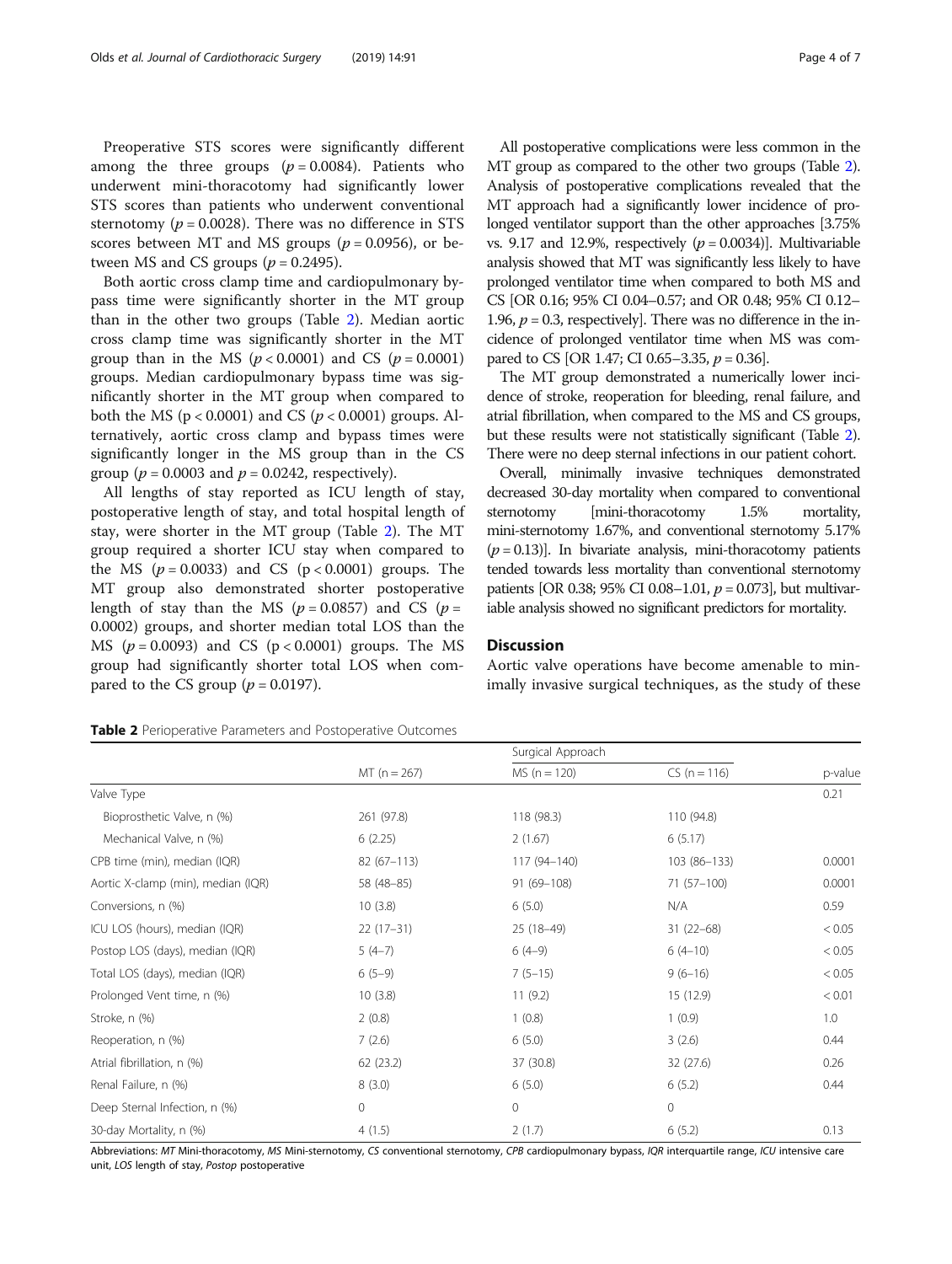techniques in comparison to conventional sternotomy has become more apparent in the adult cardiac literature. As results continued to improve, minimally invasive aortic valve surgery became the first-line surgical strategy to treat aortic valve disease at our institution. In addition, our patients now prefer minimally invasive surgical procedures that offer equivalent efficacy, durability, and safety, with faster postoperative recovery. However, many studies still describe increased operative times for minimally invasive techniques, and some are skeptical of the efficacy and safety of these techniques.

Most studies comparing aortic valve replacement techniques have found that minimally invasive operations can provide adequate operative exposure and excellent results in all patient groups, in addition to lower hospital costs [[4](#page-5-0), [13](#page-6-0), [14](#page-6-0)]. While some studies have reported equivalent outcomes with minimally invasive AVR [[3,](#page-5-0) [15](#page-6-0)–[18\]](#page-6-0), most others have reported significant outcome improvements with minimally invasive techniques, especially for mini-thoracotomy, including lower stoke rates, shorter lengths of stay, shorter ventilator time, less mortality, and lower incidence of renal failure [\[1](#page-5-0), [3](#page-5-0), [4,](#page-5-0) [9,](#page-6-0) [10,](#page-6-0) [13,](#page-6-0) [19](#page-6-0)–[22](#page-6-0)]. It is important to note that while several studies have investigated this topic, few randomized prospective trials have investigated the risks and benefits of minimally invasive aortic valve surgery. One trial demonstrated equivalent safety with mini-sternotomy and conventional AVR, but further trials are necessary to demonstrate improved outcomes with mini-thoracotomy AVR [\[23\]](#page-6-0).

Two recent propensity-matched analyses demonstrated significantly decreased complication rates for mini-thoracotomy as compared to conventional sternotomy AVR [\[6](#page-6-0), [24](#page-6-0)]. These include decreased ICU stay, hospital stay, postoperative ventilator time, postoperative atrial fibrillation incidence, infection rates, and transfusion requirements  $[6, 24]$  $[6, 24]$  $[6, 24]$ . The results from these propensity-matched studies suggest that the difference in surgical approach alone is likely to account for the improvement in outcomes.

Our results in this study are consistent with findings in other studies. We demonstrate significantly decreased ICU and overall hospital length of stay with mini-thoracotomy, when compared to conventional sternotomy and mini-sternotomy, as well as significantly decreased postoperative length of stay when compared to conventional sternotomy. This suggests that mini-thoracotomy is the best approach to decrease lengths of stay, presumably by allowing patients to recover faster due to less invasive surgical technique. Length of stay in this study is an aggregate number for preoperative and postoperative length of stay. Many patients are admitted with congestive heart failure preoperatively, which skews the data and makes the lengths of stay appear longer in this study. As our minimally invasive case volume has increased, we have implemented new fast track

protocols for aggressive early ICU and hospital discharge, which will be addressed in a future manuscript.

Mini-sternotomy and conventional sternotomy patients in our study were significantly more likely than mini-thoracotomy patients to experience prolonged ventilator time. Although nonsignificant, the mortality rate and the incidence of other postoperative complications, like stroke, renal failure, postoperative atrial fibrillation, and reoperation for bleeding, were lower in the mini-thoracotomy patients when compared to the other two approaches. This, in addition to the significantly decreased ICU, postoperative, and overall lengths of stay, signifies a trend towards improved outcomes and faster recovery with mini-thoracotomy AVR at our institution.

Prior studies have demonstrated increased cardiopulmonary bypass and aortic cross clamp times in minimally invasive approaches as opposed to conventional sternotomy, while some have shown comparable times [[2,](#page-5-0) [3](#page-5-0), [6](#page-6-0), [12,](#page-6-0) [25](#page-6-0)]. In one center's analysis of their 13-year experience with mini-thoracotomy AVR, they demonstrated decreasing bypass and cross clamp times, ventilator times, and postoperative LOS over time, suggesting that increased experience with mini-thoracotomy AVR leads to improved perioperative outcomes [[14](#page-6-0), [26](#page-6-0)]. Thus, to achieve better outcomes with minimally invasive AVR, centers must be experienced with the operative technique.

In our study, bypass time and aortic cross clamp time for the mini-thoracotomy approach were significantly shorter than those for both mini-sternotomy and conventional sternotomy. This is likely due to the high volume of mini-thoracotomy AVRs that we perform at our center, and thus the experience and expertise of the surgeons. Not all of the surgeons in the group perform mini-thoracotomy AVR, but all are experienced surgeons. The selection of patients to undergo a mini-thoracotomy AVR is biased due to the surgeons' comfort level. However, the bypass and aortic cross clamp times for mini-sternotomy were significantly longer than that for conventional sternotomy, likely because we perform fewer mini-sternotomy than mini-thoracotomy procedures at our center. Although mini-thoracotomy procedures provide even less exposure, the increased volume of mini-thoracotomy operations allows the surgeons to acclimate to the restricted space and shorten bypass and cross clamp times. The small number of patients converted from mini-thoracotomy or mini-sternotomy to conventional sternotomy were converted to increase exposure and accessibility. We suggest that mini-thoracotomy may be the superior approach for surgeons who have experience with the technique and have mastered the learning curve. The learning curve is fairly steep initially, but patients much prefer the mini-thoracotomy technique and tend to do better in our institution's experience.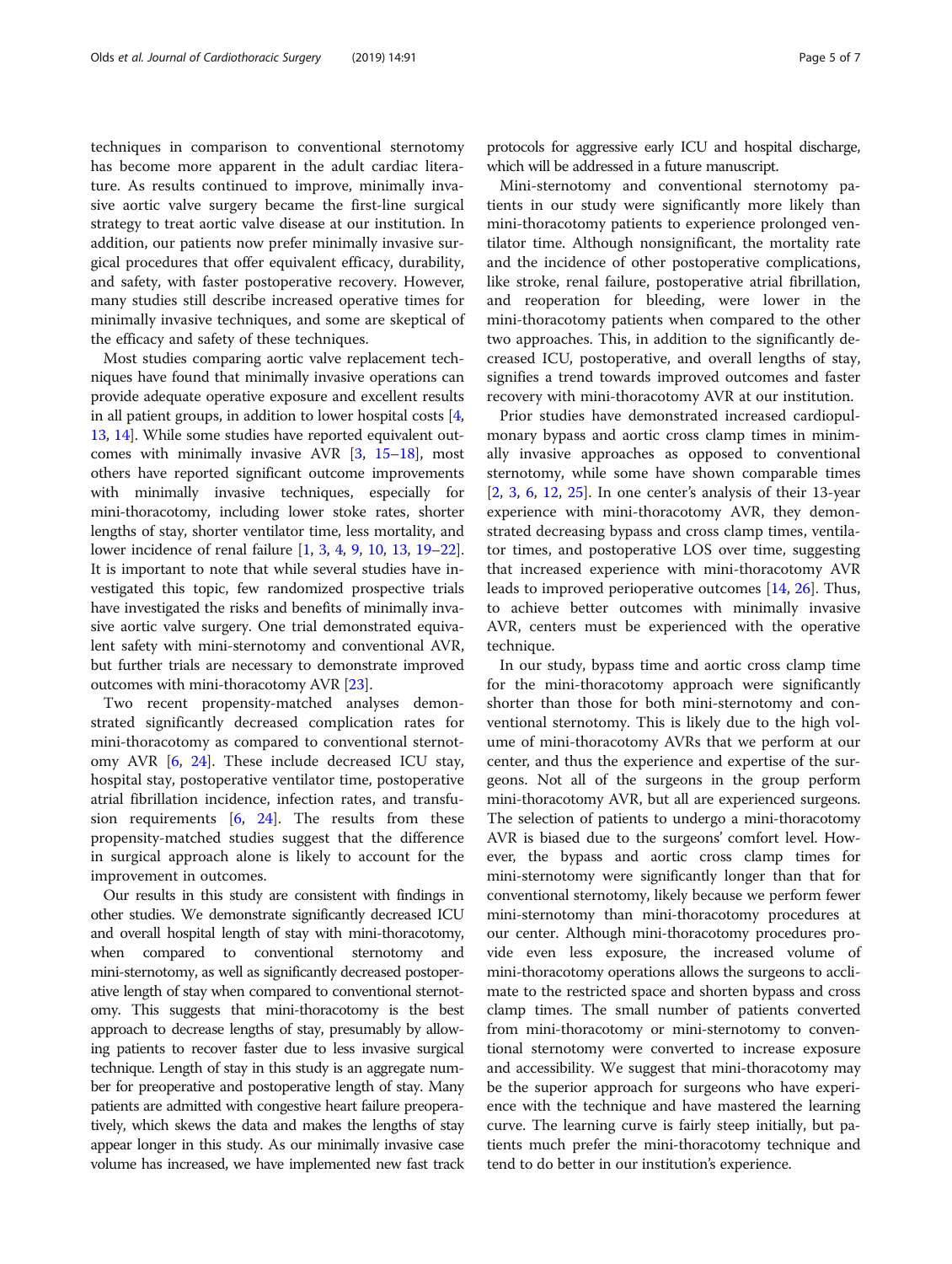<span id="page-5-0"></span>Preoperatively, the mini-thoracotomy patients in this study had significantly lower STS scores than the conventional sternotomy group, but there was no difference when compared to the mini-sternotomy group. Minimally invasive surgery is more often performed in patients with lower risk profiles due to ease of operation and lower complication risk [[22](#page-6-0)]. In some patients with higher STS scores, conventional sternotomy provides the best outcomes by improving visibility and accessibility. However, in patients with left ventricular dysfunction, similar results between minimally invasive and conventional AVR have been shown [[27\]](#page-6-0). At our institution, we have been increasingly providing successful minimally invasive surgeries to patients with higher preoperative risk profiles. The lower STS scores in the mini-thoracotomy group could be interpreted as an expected lower incidence of postoperative complications and mortality. However, lower STS scores should not impact the cardiopulmonary bypass and cross-clamp times for isolated AVR, both of which were lower for mini-thoracotomy patients. In addition, the mean STS scores for all three groups were within the low-risk range (all were 3.0% or less), indicating that the significant difference may not be clinically relevant. In the future, propensity-matching may be helpful to match STS scores between mini-thoracotomy and full sternotomy patients and compare outcomes if the study has larger sample sizes. In addition, we have begun performing mini-thoracotomy AVR in higher-risk patients, so it would be useful to compare results after mini-thoracotomy in high and low-risk patients. In addition, it would be useful to compare outcomes after mini-thoracotomy and full sternotomy in high-risk patients alone, and include long-term results in future studies.

Lastly, the number of bioprosthetic valves implanted during our study time period far outweighs the number of mechanical valves implanted. In our demographic, most patients prefer a bioprosthetic valve that would obviate the need for Coumadin in most instances, even if they require a reoperation in the future, or a valve-in-valve transcatheter AVR.

In our study, the improved operative times for mini-thoracotomy AVR can likely be attributed to the approach. As more conclusive trials are conducted, the minimally invasive approach, and especially the mini-thoracotomy approach, will likely be substantiated as a technique that minimizes surgical trauma, reduces recovery times, and improves outcomes.

This study reflects similar limitations to other studies in that it represents a single-center experience and was conducted in a retrospective fashion. Further limitations of this study include the short follow-up time (30 day follow-up). These limitations speak to the need for a large prospective study to compare minimally invasive techniques, especially mini-thoracotomy, to conventional techniques.

## **Conclusions**

Minimally invasive aortic valve replacements, including mini-thoracotomy and mini-sternotomy approaches, are a safe and effective alternative to conventional sternotomy, demonstrating no significant difference in postoperative complications. The mini-thoracotomy approach results in significantly improved operative and recovery times compared to mini-sternotomy or conventional sternotomy.

## Abbreviations

AVR: Aortic valve replacement; CPB: Cardiopulmonary bypass; CS: Conventional Sternotomy; ICU: Intensive care unit; IQR: Interquartile range; MS: Mini-sternotomy; MT: Mini-thoracotomy; STS: Society of Thoracic Surgeons; TEE: Transesophageal echocardiography

#### Acknowledgements

We acknowledge and thank Susette Coyle and Marie Macor for their hard work and dedication to this project.

#### Funding

None.

#### Availability of data and materials

The datasets used are available from the corresponding author on reasonable request.

#### Authors' contributions

AO, SS, AA, VD, KO, AL, AG, and LL all contributed to data collection, study idea, and writing and revisions of the manuscript. All authors read and approved the final manuscript.

#### Ethics approval and consent to participate

The study was approved by the Rutgers Robert Wood Johnson Medical School Institutional Review Board and need for individual patient consent was waived.

#### Consent for publication

Not applicable.

#### Competing interests

The authors declare that they have no competing interests.

## Publisher's Note

Springer Nature remains neutral with regard to jurisdictional claims in published maps and institutional affiliations.

## Received: 4 October 2018 Accepted: 23 April 2019 Published online: 09 May 2019

#### References

- 1. Mihaljevic T, Cohn LH, Unic D, Aranki SF, Couper GS, Byrne JG. One thousand minimally invasive valve operations: early and late results. Ann Surg. 2004;240:529–34.
- 2. Walther T, Autschbach R. Conventional aortic valve replacement: standard therapy in the 1990s and the development of minimally invasive approaches. Thorac Cardiovasc Surg. 2017;65(3):S183–6.
- 3. Gilmanov D, Bevilacqua S, Murzi M, Cerillo AG, Gasbarri T, Kallushi E, et al. Minimally invasive and conventional aortic valve replacement: a propensity score analysis. Ann Thorac Surg. 2013;96:837–43.
- 4. Schmitto JD, Mokashi SA, Cohn LH. Minimally invasive valve surgery: the state of the art. J Am Coll Cardiol. 2010;56:455–62.